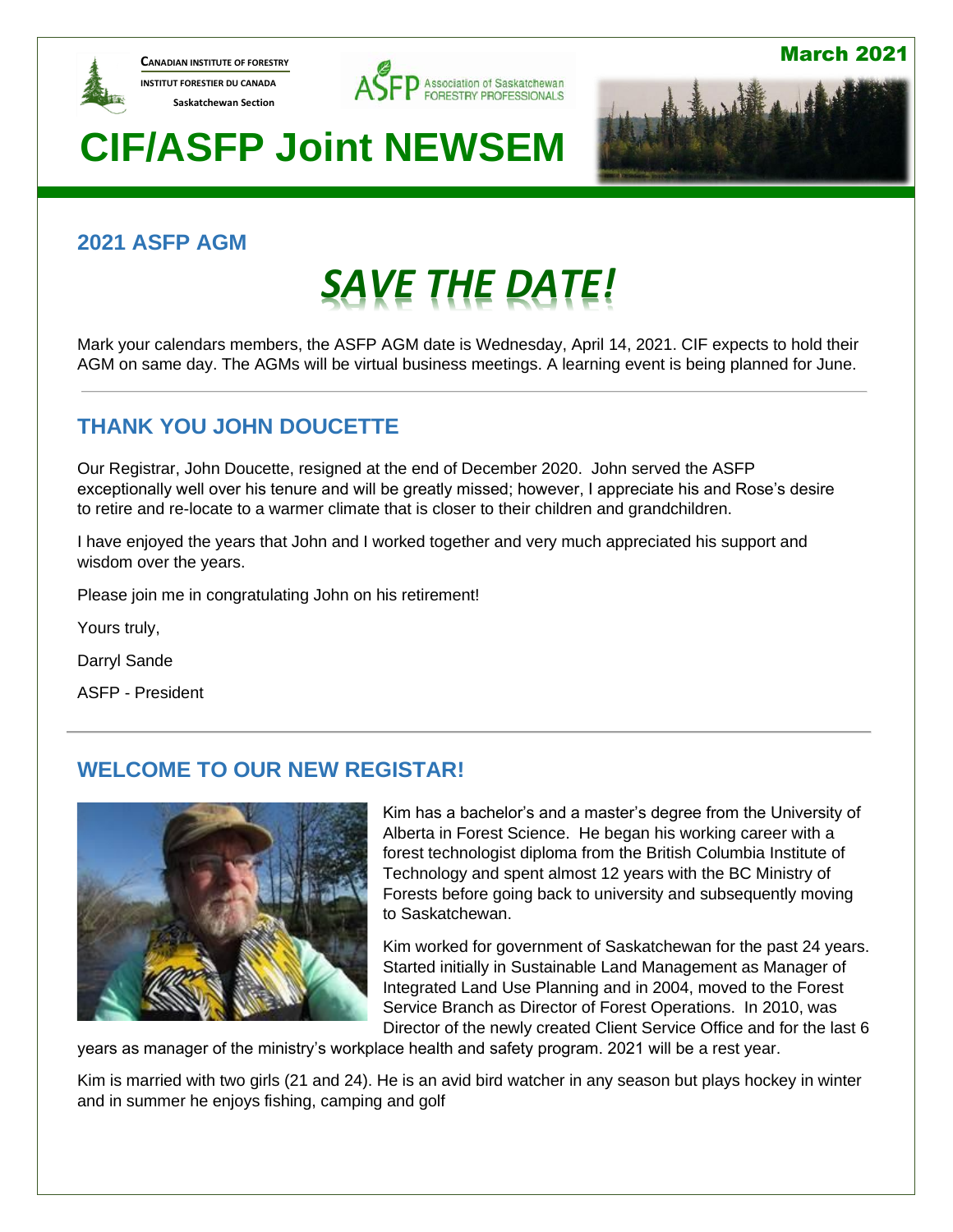### March 2021

# **CIF/ASFP Joint NEWSEM**

"I am looking forward to working with association members and partners. More than 20 years ago I was part of the small group that first launched the association. We have come a long way and still have some to go. We all are looking for clarity in our practice and want to ensure the forest resource is well managed." - Kim

### **MEET OUR NEW PUBLIC APPOINTEE – DAN HEFFERNAN**

Dan has lived and worked in Saskatchewan all his life. He spent his childhood in Nipawin, and later moved to Saskatoon, where he attended high school and university. Dan spent many happy summers in northern and central Saskatchewan, camping, hiking and swimming.

Following his graduation from the College of Law in 1984, Dan spent a year articling in Saskatoon before moving to Prince Albert in 1985. He has worked as a lawyer in Prince Albert ever since. Dan is a partner with the law firm Arnot Heffernan Slobodian, practising primarily in the areas of real estate, corporate/commercial law, and criminal law. He has also been privileged to serve on the Board of Directors of a number of professional and non-profit organizations, including the Saskatchewan Trial Lawyers' Association (including serving as both Vice-President and President), the 2014 Saskatchewan Winter Games Committee (as Co-Chair of the Administration and Finance Committee), and Special Olympics Saskatchewan (where he is currently in his second three year term, and serving as Vice-Chair of the Board).



Dan has been married for thirty-three years to his wife and business partner, Randi Arnot. They have three adult children but (alas) no grandchildren yet.

### **2021 ASFP MEMBERSHIP - PAYMENT IS NOW OVER DUE**

Thank you for all those who have already submitted their membership fees and forms for 2021. For those who have yet to send them, please note that all outstanding fees, continuing competency hours, and signature for the Code of Ethics were due on the  $15<sup>th</sup>$  of February. Late submissions are subject to a late fee.

Remember, even if a membership is being paid by the employer, **it is still the member's duty to submit their form** to report back his or her continuing competency hours for the year and to sign their commitment to the Code of Ethics.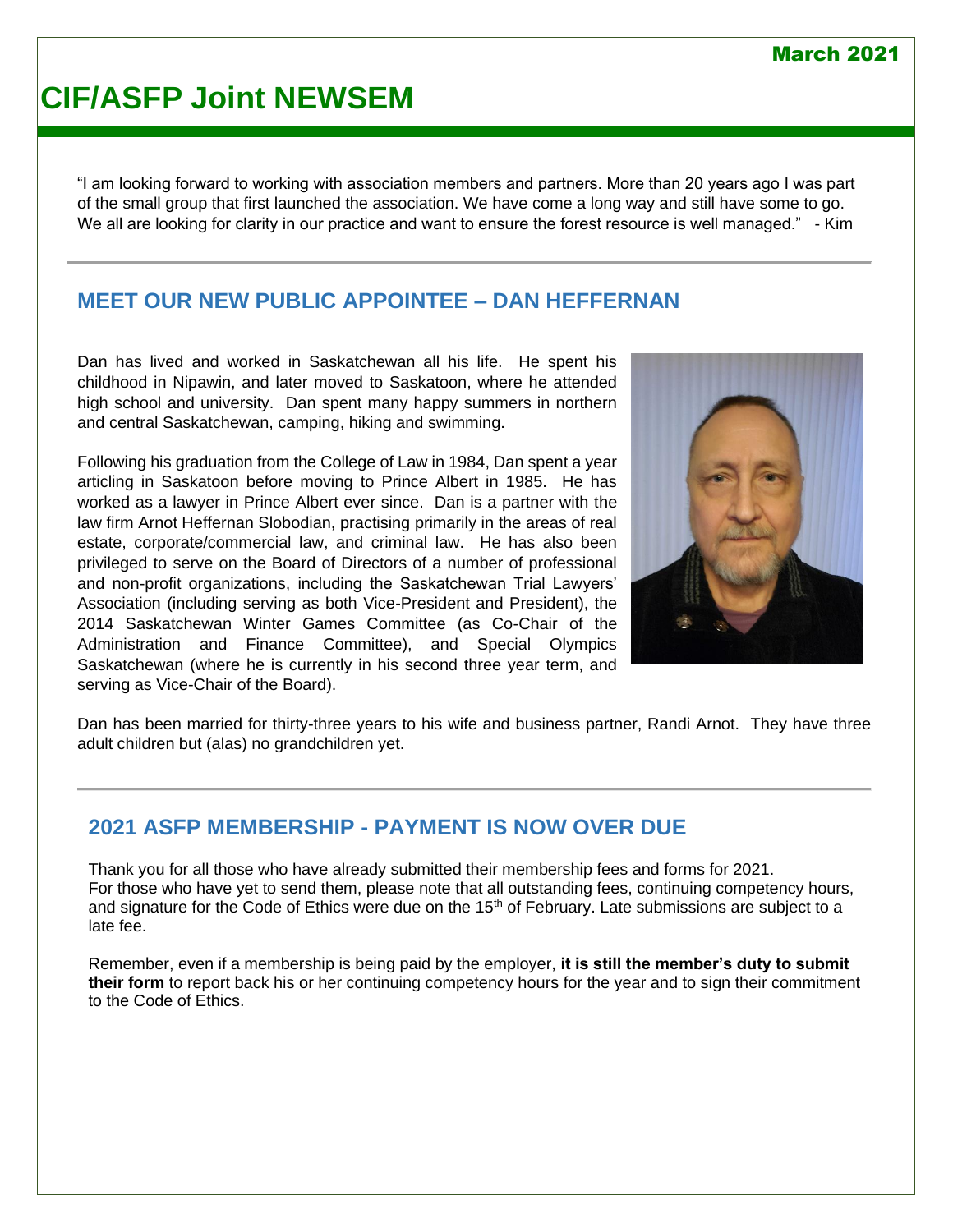### **CALL FOR NOMINATIONS**

Nominations for four positions on Council are now open and will remain open until closed at the Annual General meeting on April 14th, 2021.

We will be hosting our 2021 AGM virtually again this year on April 14. We continue to be faced with the COVID-19 pandemic and the resilience the forestry profession has demonstrated creative and innovative ways to practice of forestry. The Council that was confirmed in September 2020, will remain in place until the AGM in the spring of 2022; however, the current Council has four vacancies that we would like to fill at the 2021 AGM.

The success of our Association is dependent on the involvement of our membership. Having a full complement on Council would help spread the workload and bring new ideas to the table. As a member of the Association, you are qualified for a position on Council. Regardless of where you are in your career, you have something to contribute.

If you are interested in letting your name stand, please contact Kim Clark, Registrar, and he will guide you through the nomination process.

Thank you for considering this opportunity.

Darryl Sande, RPF ASFP President

## **UPCOMING REGISTRATION EXAM**

The next scheduled exam is **Monday, May 10th, 2021**. *To register for the exam*, contact [admin@asfp.ca](mailto:admin@asfp.ca) **no later than April 10th, 2021**.

Exams cost \$100 and is payable one week prior the exam.

If you have registered for the exam, please make sure that you receive a reminder email the week prior to the exam. If you have not received one by Monday, May 3rd, 2021, contact [admin@asfp.ca](mailto:admin@asfp.ca) immediately to confirm your registration. **Remember, there are study materials available on the website to help you prepare for the exam.** Go to the following link to access these resources: <http://www.asfp.ca/entering-the-profession/registration-exam>

### **NEW OFFICE EMAIL**

Effective immediately, the Office Manager will use [admin@asfp.ca](mailto:admin@asfp.ca) to correspond with members, vendors and other stakeholders. Please send inquiries regarding payments, job postings, continuing competency forms, exam registration, membership renewals, website inquiries etc. to this email.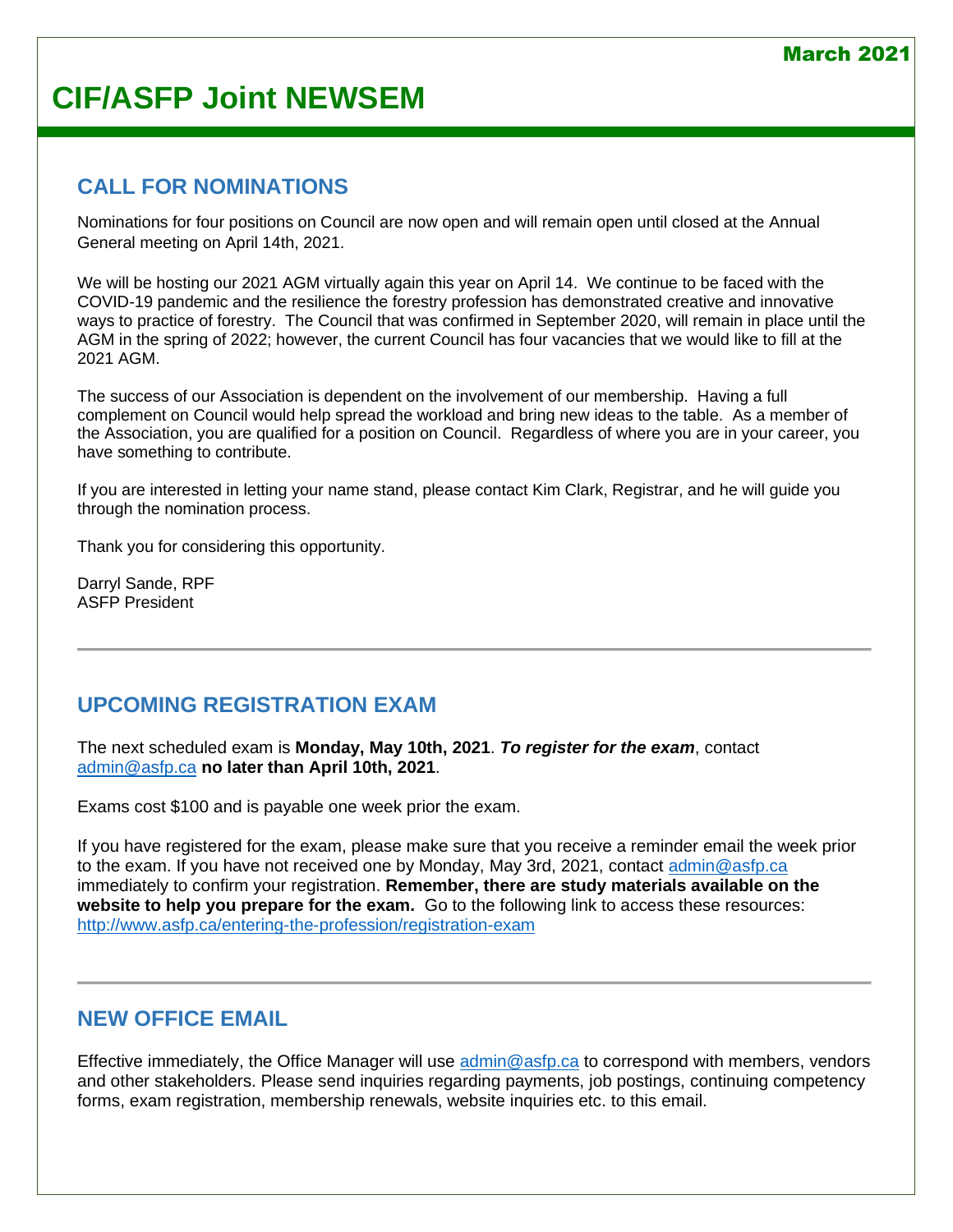## **EMPLOYMENT OPPORTUNITIES**

For a small charge, the ASFP distributes forestry or resource-based **Job Opportunities** via email to our members. In addition to this email, we are now posting job opportunities on our website. Check it out: [http://asfp.ca/job-centre.](http://asfp.ca/job-centre) If your company has a job opportunity and wants it viewed by our entire membership, contact the ASFP office at [registrar@asfp.ca.](mailto:registrar@asfp.ca)

## [Can this be the next step to your next career?](http://www.asfp.ca/job-centre/71-job-1)

The Saskatchewan Ministry of Environment has an exciting opportunity in the Forest Service Branch located in Prince Albert. As the Scaling and Revenue Coordinator, you will:

- Be the subject matter expert and lead in the development of provincial policy and standards related to scaling and revenue;
- Review and approve sample scaling plans, amendments and timber salvage dues reduction applications process;
- Collaborate with industry to review issues and identify solutions that increase efficiencies while still meeting obligations and complying with the Forest Resources Management Act and Regulations;
- Analyze data and anticipate trends that may impact the integrity of the sampling programs and provide direction to licencees and advice to other Branch policy makers;
- Review and recommend amendments to the Forest Products Scaling Code Chapter and Standard;
- Provide subject matter expertise on changes to the Forest Resources Management Act and Regulations related to scaling practices in the province;
- Supervise the scaling and revenue staff and provide technical advice to other Branch and ministry staff to ensure compliance to operating procedures related to scaling, reporting and revenue collection;
- Lead in the collaboration between the scaling program and the compliance/enforcement unit to incorporate scaling into the Branch Compliance Plan and Branch Compliance Report;
- Be responsible to take a broad-scale view of programs and processes; and
- Be consistently challenged to develop and implement long and short term strategies that achieve government's focus on efficiency, accountability and results-based regulatory requirement.

### **Closing Date: Friday, March 26th, 2021.**

For more information see the link below **[Min\\_of\\_Environment\\_-\\_Scaling\\_and\\_Revenue\\_Coordinator.pdf](http://www.asfp.ca/images/Job_Postings/J21-004_-_Min_of_Environment_-_Scaling_and_Revenue_Coordinator.pdf)** 

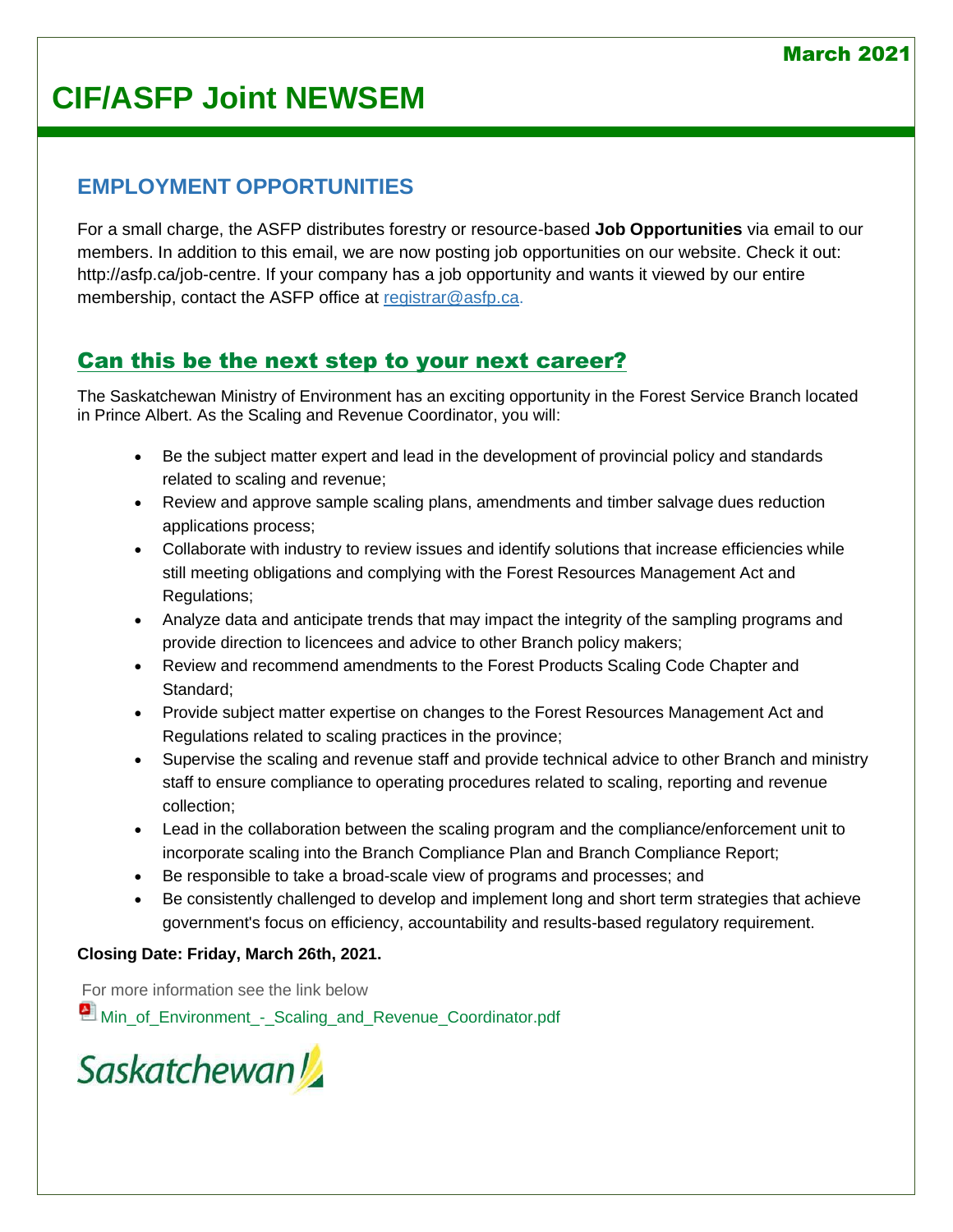## [Looking for the perfect Permanent Full](http://www.asfp.ca/job-centre/76-job-2)‐Time Opportunity?

*Are you a leader with the ability to work successfully in a team environment, a desire to foster a positive health and safety culture, and an interest in increasing your technical knowledge related to the Forestry industry?*

**The Saskatchewan Ministry of Environment has exciting opportunities in the Forest Service Branch located in both the Prince Albert and Meadow Lake offices.** As a Forester, you will support the sustainable growth of Saskatchewan's forest sector by leading teams responsible for ensuring forest operations and compliance programs support the Ministry's shift to a more results-based, service-oriented, regulatory approach to attaining desired forest management outcomes.

**As the Forester**, you will:

- work with strong team of operations staff located in either the Prince Albert or Meadow Lake office who are responsible for regulating forest industry operations and ensuring compliance on Crown forest lands;
- lead review and approval of forest industry operating plans on a defined lanbase within those areas which authorize the harvest of forest products by ensuring that operating plans are compliant with The Forest Resources Management Act, forest management plans and applicable operational standards;
- participate in training, motivating and monitoring performance of assigned staff and/or people under the supervision of the Area Forester; and from time to time delegate work assignments/activities to meet unit, branch and ministry objectives and mandates in a productive, effective, healthy, and respectful work environment;
- participate in and from time to time lead in compliance related activities within the Prince Albert and Meadow Lake areas including field investigations, either self-initiated or in response to complaints/inquiries, gather necessary information and evidence, determine appropriate response, formulate and implement a course of action;
- mediate, negotiate and facilitate discussion of issues/lead or participate in public consultations with a wide variety of people such as co-workers, stakeholders, media, First Nations, agencies, and the public, in matters related to forest and ecosystem management;
- interpret and apply applicable federal and provincial legislation and policies, programs and agreements relating primarily to forestry and environmental protection; and
- provide forest policy direction and forest management expertise to other branches and government ministries, and will support senior ministry staff on forest management and policy issues.

The Government of Saskatchewan offers a wide range of careers with purpose and passion. Their people enjoy an enviable work/life balance in an environment that supports creativity, innovation and diversity while providing learning and career development opportunities. They are helping make Saskatchewan the best place to live, work and raise our families, by building the best public service in Canada. Join the team!

Click the following link below to learn more about this Job opportunity.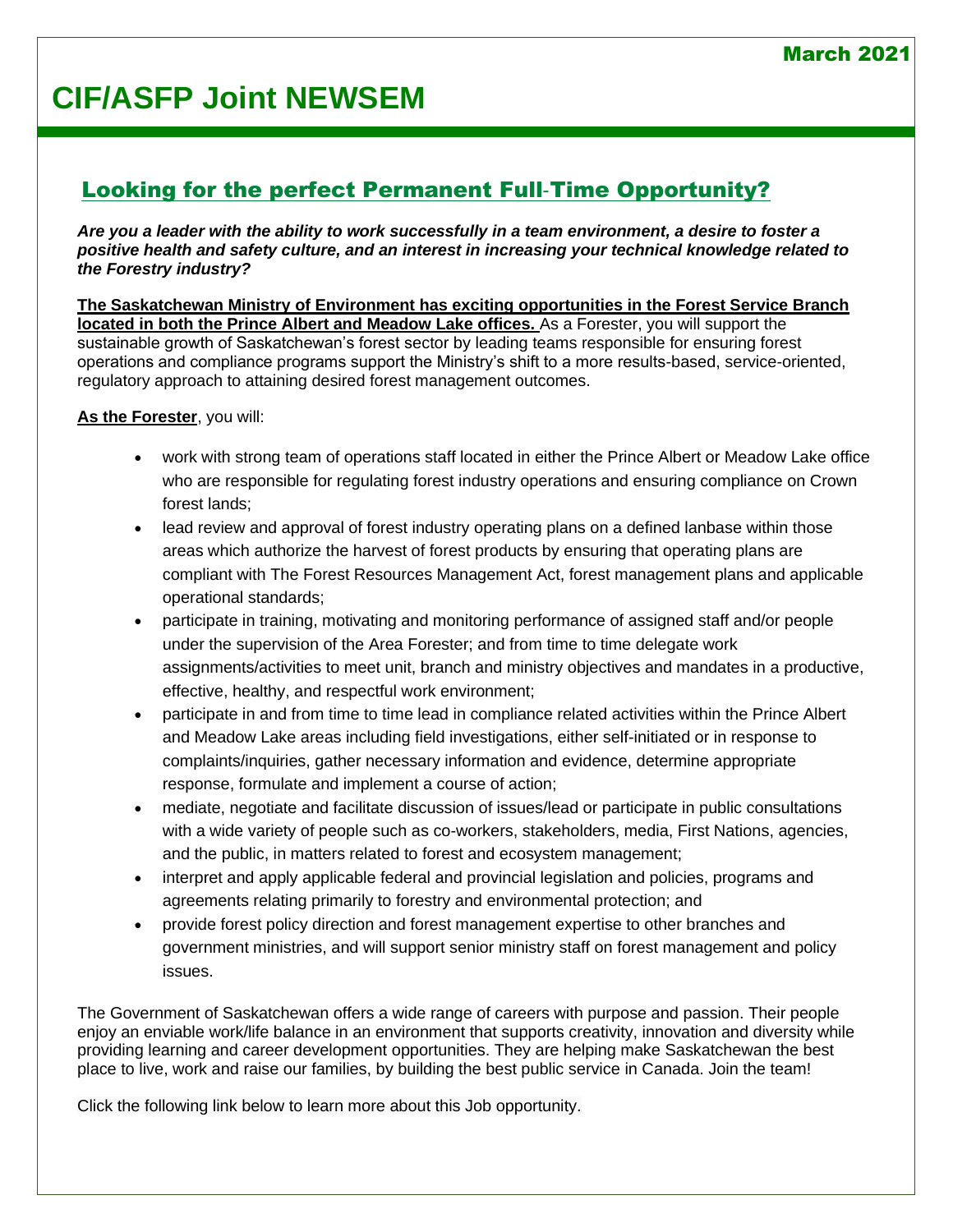### March 202<sup>.</sup>

# **CIF/ASFP Joint NEWSEM**

### [Min\\_of\\_Environment\\_-\\_Forester.pdf](http://www.asfp.ca/images/Job_Postings/J21-003_-_Min_of_Environment_-_Forester.pdf)

For more information on this and other opportunities in the public service, visit saskatchewan.ca/careers

**Closing Date: March 12, 2021**

# **Saskatchewan**

## [Exciting Opportunity with Finite Carbon](http://www.asfp.ca/job-centre/78-job-13)

*With a focus on scale, we have delivered more than \$500 million to landowners who have made long-term commitments to sustainable forest management on more than 3 million acres since 2009. We aim to deliver a further \$1 billion to landowners by 2030. Our recently announced web-based platform, CORE Carbon, leverages satellite data and machine learning to democratize the carbon market and empower small landowners, non-profits, and communities across the globe to receive payments for implementing forest practices that store carbon.*

**Finite Carbon** is recruiting for a **Director of Forest Carbon Origination - Western Canada.**

As the Director of Forest Carbon Origination - Western Canada, you will support the development of Finite's growing portfolio of forest offset projects. In this role, you will partner with a rapidly growing team of 26 employees, including 11 full-time foresters who provide technical expertise and implementation capabilities in both the United States and Canada. We service a wide range of clients including First Nations, land trusts, family forests, and institutional timber managers. Our solutions include project feasibility, inventory, modeling and documentation, verification oversight, timber-carbon decision support, and offset transactions. We pride ourselves on working as an advocate for these landowners and are committed to integrity and fair dealing in all our business interactions. We are seeking a like-minded individual who shares these same values to join us here at Finite Carbon.

Click the link below for the detailed job posting:

Finite Carbon - Director of Forest Carbon Origination - Western Canada.pdf

### **Application Process**

To apply, use this link: [https://jobs.lever.co/bplaunchpad/a6d83614-c006-49c8-93b0-5fc4b760870d,](https://jobs.lever.co/bplaunchpad/a6d83614-c006-49c8-93b0-5fc4b760870d) or visit our website at [https://www.finitecarbon.com/careers/.](https://www.finitecarbon.com/careers/)

*Preference will be given to qualified Aboriginal persons who self-declare in their application. Finite Carbon is an equal opportunity employer. At Finite Carbon, we are committed to providing an environment of mutual respect where equal employment opportunities are available to all applicants and teammates without regard to race, color, religion, sex, national origin, age, marital status, military and veteran status, and any other characteristic protected by applicable law. Finite Carbon believes that diversity and inclusion among our teammates is critical to our success.*

# **FiniteCarbon**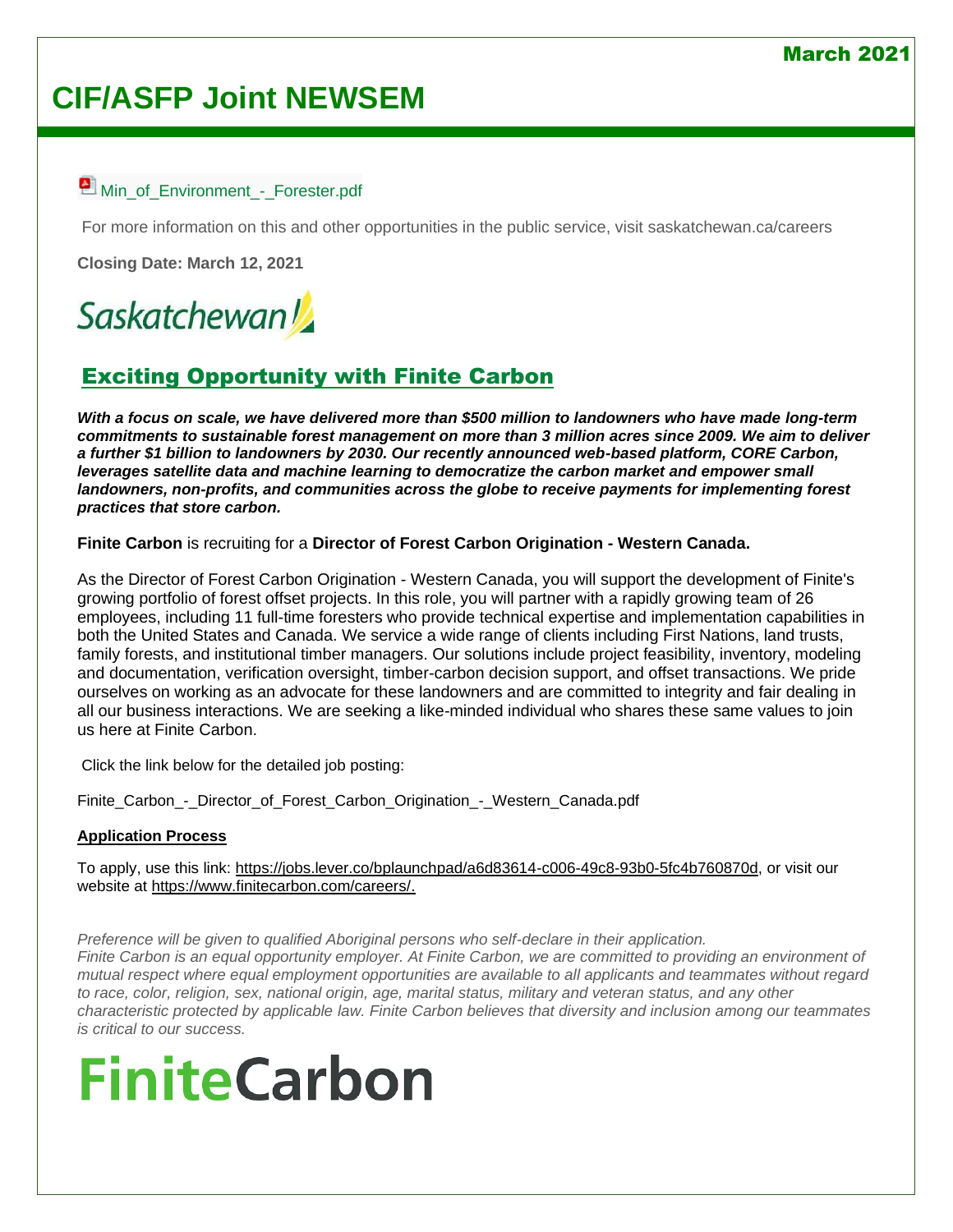### March 2021

# **CIF/ASFP Joint NEWSEM**

## **CONTINUING EDUCATION, WORKSHOPS, PRESENTATIONS, EVENTS**

**CIF E-Lectures** – What's scheduled in the next few weeks? Missed a Lecture? C Just visit<https://www.cif-ifc.org/e-lectures/> *Please note that previous CIF e-lectures are only available to CIF members.*



**E-LECTURE SERIES: CCFM Climate Change -Accelerating Informed Mitigation and Adaptation Actions for Sustainable Forest Management** 

**TONIAL FOR** 





**SÉRIE DE CONFÉRENCES** 

**Comparative Analysis of Climate Change Mitigation Options for British Columbia** *Thursday, March 11, 2021 12:30:00 PM CST - 1:30:00 PM CST*

**Quebec Pathways for Climate Change Mitigation** *Thursday, March 18, 2021 11:30:00 AM CST - 12:30:00 PM CST*

**Impact of Harvested Wood Products Consumption Strategies on BC's GHG Emissions** *Thursday, March 25, 2021 11:30:00 AM CST - 12:30:00 PM CST*

**Lectures are on Thursdays from: 1:30 p.m. - 2:30 p.m. EST / 10:30 a.m. - 11:30 a.m. PST**

FOR ADDITIONAL INFORMATION OR TO REGISTER **CANADIAN INSTITUTE OF FORESTRY/INSTITUT FORESTIER DU CANADA**

To register: https://www.cif-ifc.org/e-lectures/ | For technical issues: electures@cif-ifc.org All electronic lectures are free. Your consideration of CIF-IFC membership would be appreciated. To become a CIF-IFC member: www.cif-ifc.org/register/ Tel: (705) 744-1715 ext. 585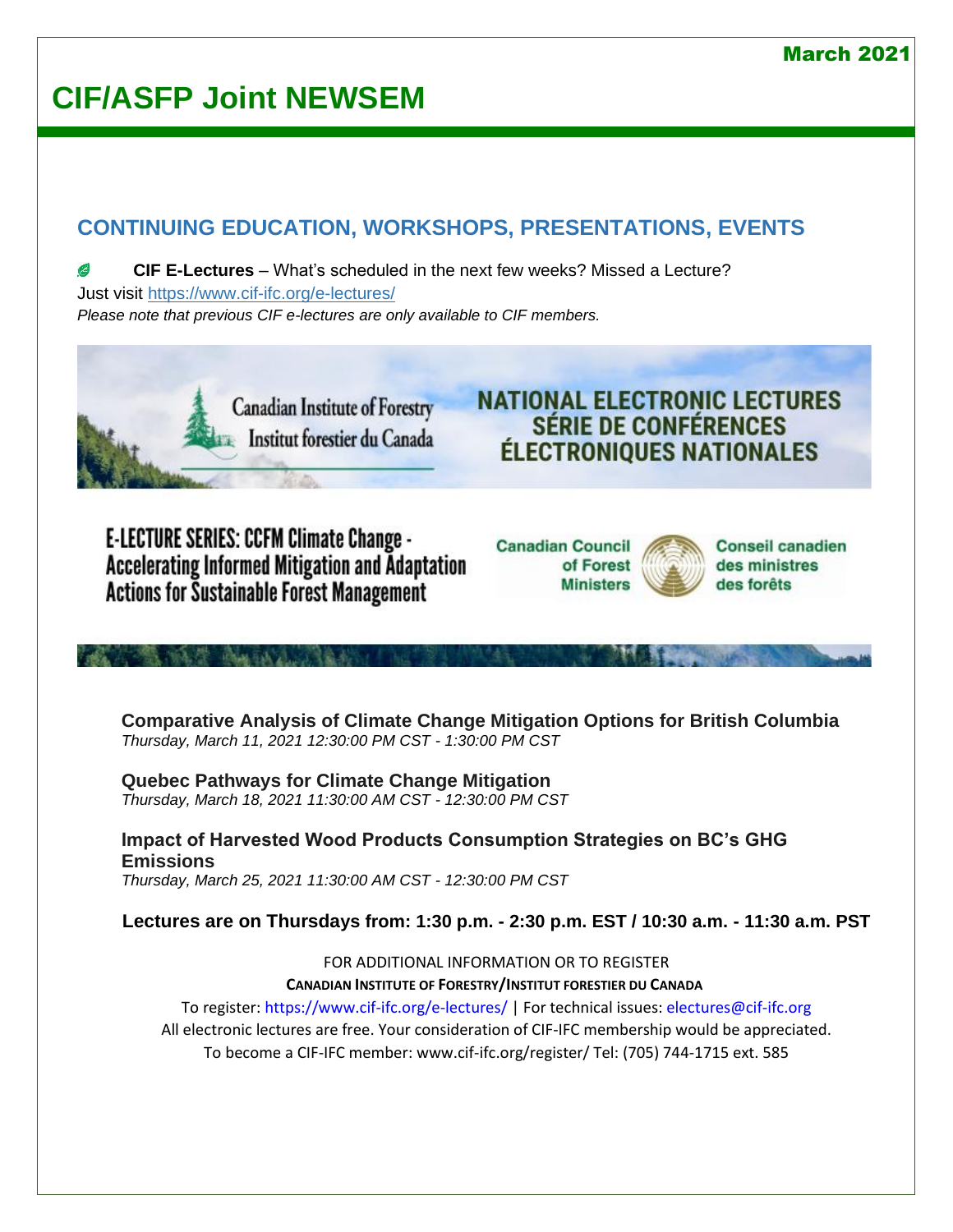### INTERNATIONAL MASS TIMBER CONFERENCE

### **MARCH 30–APRIL 1, 2021**

The International Mass Timber Conference is the largest gathering of mass timber experts in the world.

Explore the supply chain for cross-laminated timber (CLT), nail-laminated timber, glulam beams and panels, mass plywood panels, dowel-laminated timber, and laminated veneer lumber; and the opportunities and obstacles for mass timber in global design, manufacturing, and construction.

Click the following link to register <https://cvent.me/kMGXxR>

### NEW PROGRAM LAUNCHES TO PLANT TWO BILLION TREES

A Request for Information is being launched to hear from organizations about their vision and capacity to implement or contribute to large-scale, single or multi-year tree planting projects across Canada. The information received will help to improve the design of the GCF program, develop future calls for proposals that maximize participation, increase collaboration, and help Canadians learn more about what's going on.

You can find all the details on these two processes and how to apply or respond on the [GCF website.](https://www.nrcan.gc.ca/science-and-data/funding-partnerships/funding-opportunities/forest-sector-funding-programs/growing-canadas-forests-program/23308) If you have any questions, or wish to join our mailing list, please feel free to email [nrcan.2btrees-](mailto:nrcan.2btrees-2garbres.rncan@canada.ca)[2garbres.rncan@canada.ca.](mailto:nrcan.2btrees-2garbres.rncan@canada.ca)

### SOFTWOOD LUMBER BOARD SEEKS CANDIDATES

The Softwood Lumber Board (SLB or Board) seeks nominations of softwood lumber manufacturers and importers interested in candidacy for Board seats coming open in January 2022. Each Director will serve a three-year term and may serve for a maximum of two consecutive terms. The deadline for nominations is April 20, 2021.

The SLB is seeking nominees to fill six seats for Directors whose terms expire on Dec. 31, 2021:

- Two seats representing the U.S. South
	- o One company of any size
	- o One small company
- Two large companies representing the U.S. West
- Two importers
	- o One large company representing Canada West
	- $\circ$  One company of any size representing imports from any region

To be eligible, nominees operating within the regions named above must manufacture and ship within the United States, or import into the United States, at least 15 million board feet of softwood lumber annually. Under the program, large companies are defined as those that account for the top two-thirds of the volume of assessable softwood lumber annually and small companies account for the remaining assessable softwood lumber.

Visit the SLB website for more [https://softwoodlumberboard.org/about-slb/board-committees/call-for](https://softwoodlumberboard.org/about-slb/board-committees/call-for-nominations/)[nominations/](https://softwoodlumberboard.org/about-slb/board-committees/call-for-nominations/)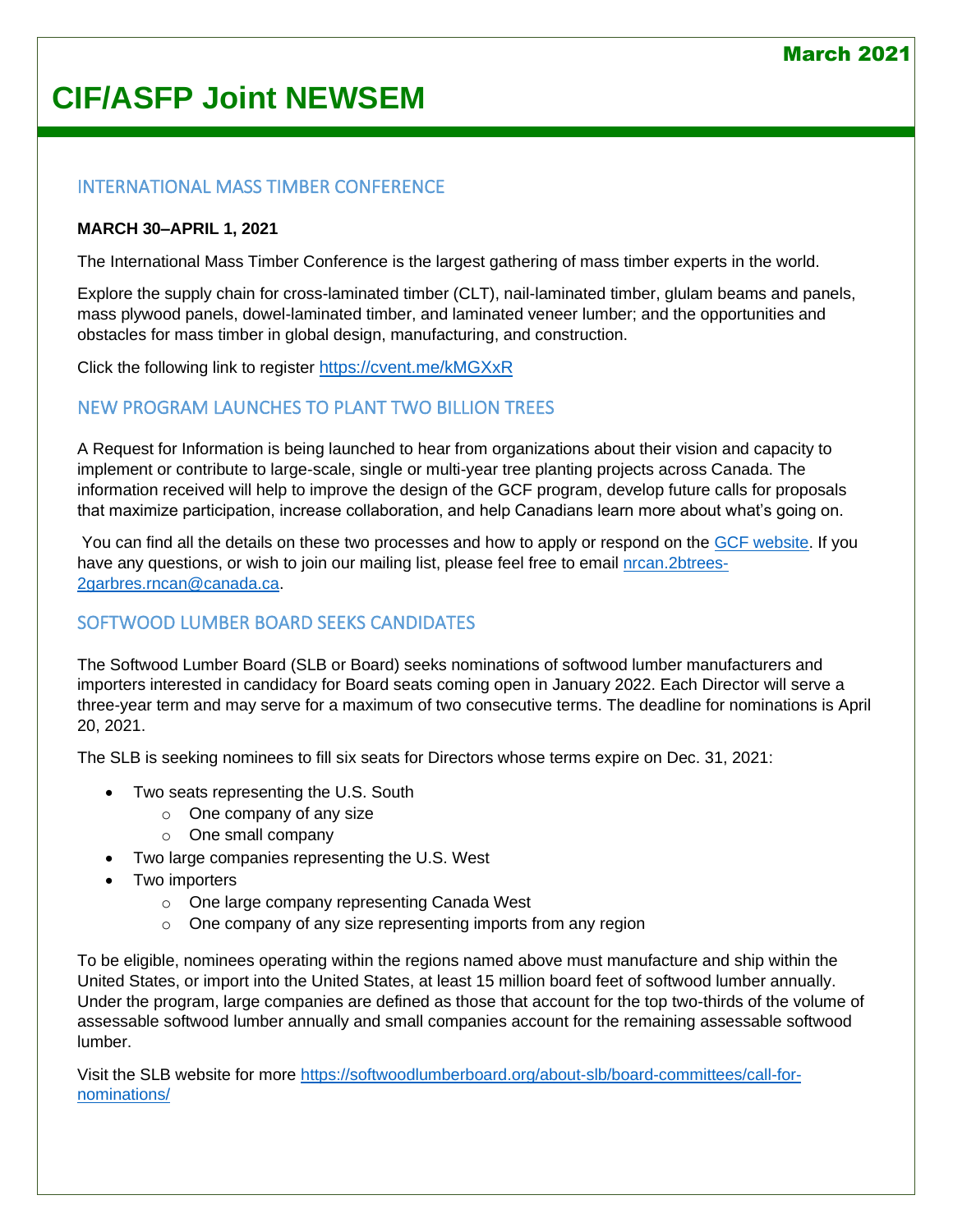### ONLINE CONVERSATIONS ON THE CONSERVATION AND PROTECTION OF FISH AND FISH HABITAT

Aquatic Ecosystems, Ontario and Prairie Region, Fisheries and Oceans Canada/Government of Canada is delivering online conversations on the conservation and protection of fish and fish habitat, and involvement in the Fish and Fish Habitat Protection Program (FFHPP) Engagement Platform. The conversations are focussed on four conservation and protection of fish and fish habitat topics:

- codes of practice;
- prescribed works and waters regulations;
- cumulative effects considerations; and,
- offsetting and habitat banking.

Topics will be presented in two sessions, the first will be **Codes of Practice, and Prescribed Works and Water Regulation: Monday, March 15, 2021 from 12 – 2 pm EST**. Invitees to this session include Environmental Associations, NGO's, and consultants from Ontario, Manitoba, Saskatchewan, Alberta, Northwest Territories and Nunavut.

### **Join from the meeting link:**

<https://canada.webex.com/canada/j.php?MTID=m1afbed354f05275589af3f3ecb13a904>

#### **Join by phone:** 1-855-288-0982 Canada Toll Free +1-438-797-4001 Canada (Montreal)

**Meeting number:**

Meeting number (access code): 129 575 7671

Meeting password: Regional1!

The second session on Cumulative Effects and Offsetting and Habitat Banking will be on Wednesday, March 17, 2021 from 1 – 3 pm EST.

### **Join from the meeting link:**

<https://canada.webex.com/canada/j.php?MTID=ma550ba41af1563fe940fe495c2515b1c> **Join by phone:** 1-855-288-0982 Canada Toll Free +1-438-797-4001 Canada (Montreal)

### **Meeting number**

Meeting number (access code): 129 155 8822 Meeting password: Regional2!

During these virtual technical sessions we will walk through a short presentation of each of the specific topics and facilitate a Q&A session. All the presentations are available in the online Engagement Platform at: <https://www.talkfishhabitat.ca/index.php> as is additional information on each topic area. In preparation for the sessions, you are encouraged to visit the website and review the background information and discussion papers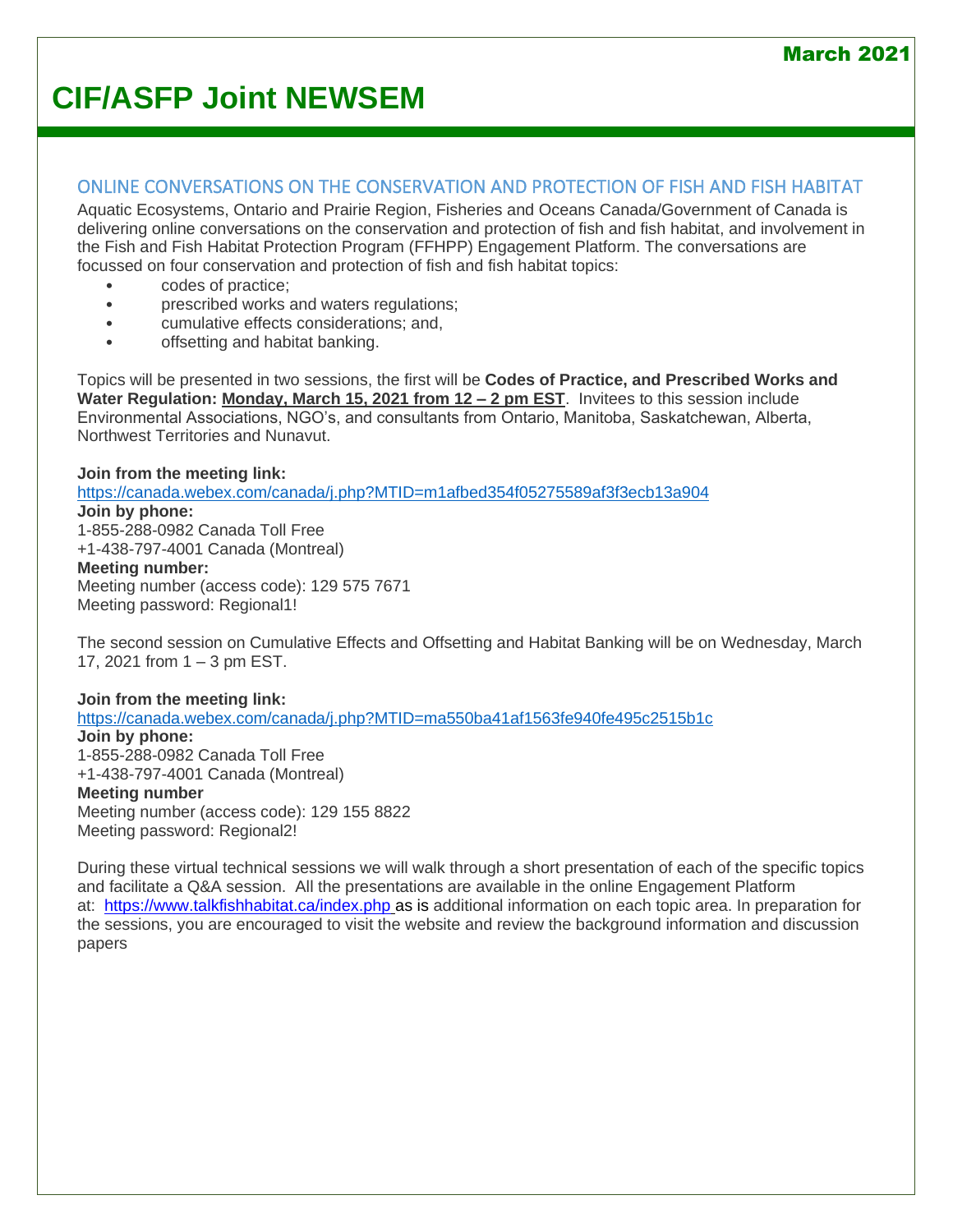

### **The State of Canada's Forest 2020 – is now available**

The State of Canada's Forests annual report offers a national snapshot of the social, economic and environmental status of forests and forestry in Canada.

The theme of this edition is "Canada's forests: adapting to change".

Feature articles include how:

- [the forest sector provides support during a crisis](https://www.nrcan.gc.ca/staple-goods-essentials-how-forest-sector-provides-support-during-crisis/22927)
- [a revolutionary greenhouse in Quebec is benefitting from an adjacent pulp mill](https://www.nrcan.gc.ca/turning-waste-heat-pulp-mill-millions-cucumbers/22937)
- [Canada will use a satellite and artificial intelligence to fight forest fires](https://www.nrcan.gc.ca/monitoring-forest-fires-canada-space/22934)
- [scientists and Indigenous communities are working toward the co-creation of research](https://www.nrcan.gc.ca/when-western-and-indigenous-science-and-knowledge-come-together-collaborative-research-centred/22929)
- [researchers are using genomics to help Canada's forests thrive in the face of climate change](https://www.nrcan.gc.ca/genomics-helps-canadas-forests-adapt-future/22931)

The report presents current information on trends and statistics related to sustainable forest management in Canada and provides comprehensive data sources and information.

Access the report via the link below:

[The State of Canada's forests report \(nrcan.gc.ca\)](https://www.nrcan.gc.ca/our-natural-resources/forests-forestry/state-canadas-forests-report/16496) [\(https://www.nrcan.gc.ca/our-natural-resources/forests-forestry/state-canadas-forests-report/16496\)](https://www.nrcan.gc.ca/our-natural-resources/forests-forestry/state-canadas-forests-report/16496)